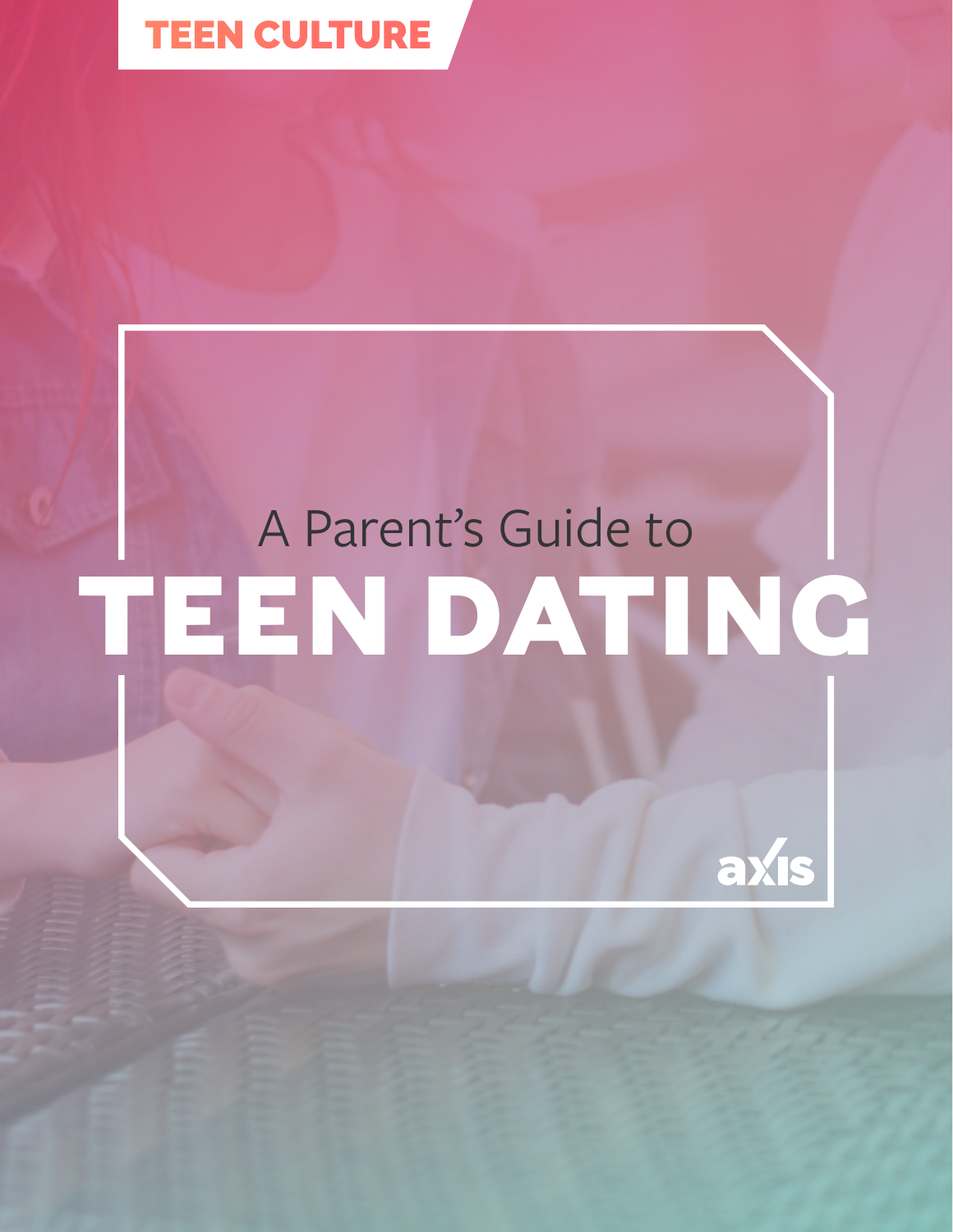## <span id="page-1-0"></span>TEEN DATING A Parent's Guide to

## **Contents (click to jump to section)**

| How does pop culture shape our view of romance?  4            |
|---------------------------------------------------------------|
| How does Christian culture shape the dating landscape?  6     |
| How can I help my teens have a healthy view of dating? 8      |
| What are some good dating principles I can teach my kids?  11 |
|                                                               |
|                                                               |
|                                                               |
|                                                               |
|                                                               |

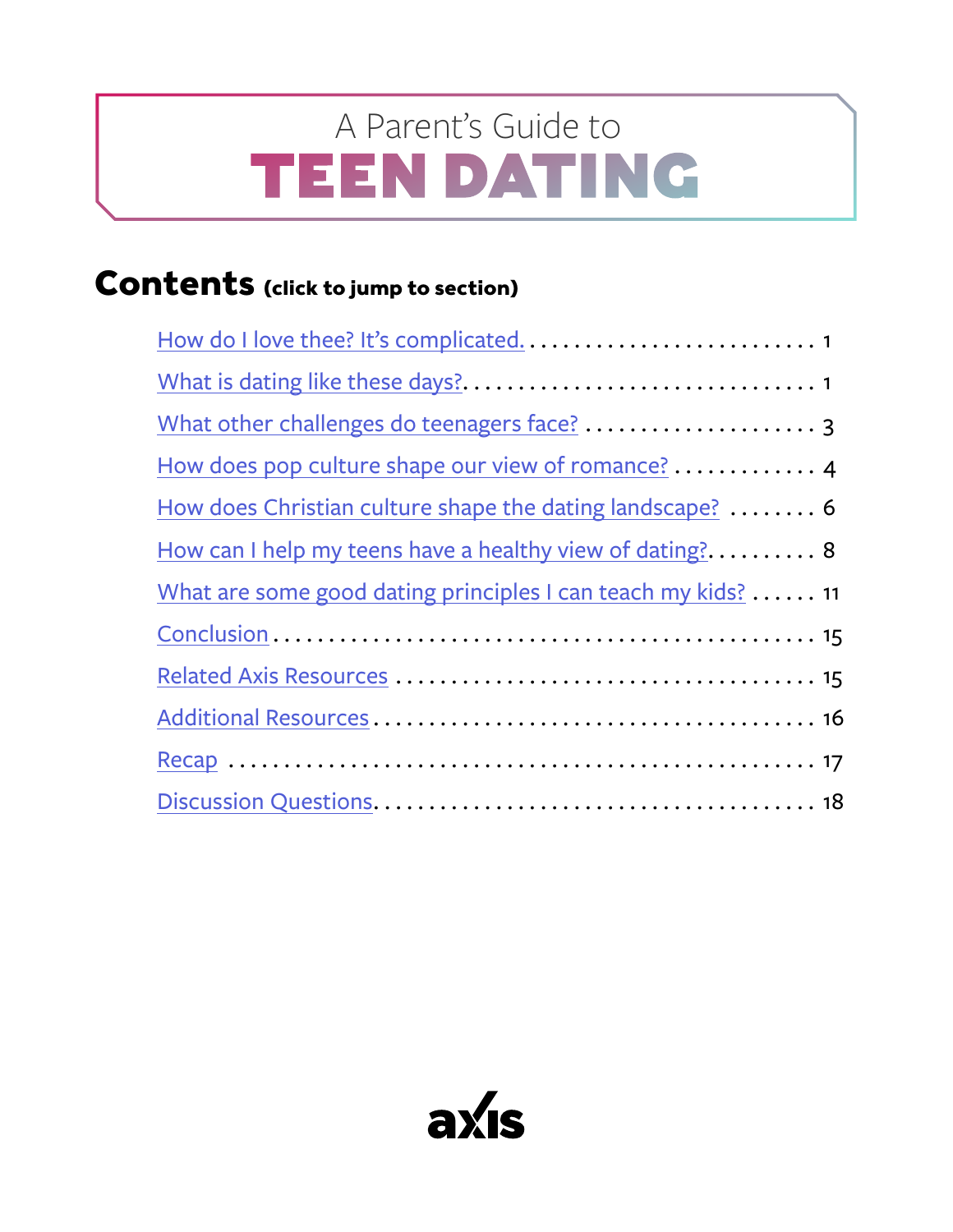## <span id="page-2-0"></span>**How do I love thee? It's complicated.**

Remember what it was like to be going innocently about your day and then suddenly see the person you had a crush on? Remember how your stomach would drop and flutter around? And if only, if only you could get a date with him/her!

Nowadays, the dating landscape looks pretty different from what it was even a few decades ago, and, if anything, it has only gotten more muddied and confusing. In fact, the number of high school seniors going on dates has dropped compared to previous generations. Around [85% of Baby Boomers and Gen Xers](https://www.theatlantic.com/magazine/archive/2017/09/has-the-smartphone-destroyed-a-generation/534198/) went on dates in their senior year of high school, but it was down to 56% for high school seniors in 2015. Gone are the days of sitting at home waiting for the phone to ring (because, of course, phones didn't go everywhere with us back then!) or of hoping your crush would pass you a note or of "going steady." In fact, what we might think constitutes as dating is vastly different from what today's teens and tweens believe it is.

People are complicated, and romantic relationships are one of the most complex and fascinating kinds of relationships that God has given us. They're challenging even for people working from a solid foundation. So when considering our teens, it can be daunting to consider whether or not we should allow them to date, and if we do, how we can guide them through the process well. Is it possible? Can we help our kids avoid the cesspool of hookup culture? Is there a "right" or biblical way to date? And above all, can we use dating as an opportunity to disciple our kids into a Christ-like perspective of others? We'll answer these questions and more in the following pages.

### **What is dating like these days?**

Those of us who haven't been teenagers and/or on the dating scene for awhile might be tempted to be dismayed by how Gen Z dates. But let's not be too hasty in how we react or judge. After all, we may know different (and therefore determine we know better), but they don't know a different way—and even if they did, it wouldn't really matter since they alone can't change the dating landscape. So rather than wish for a different reality, let's begin by working with what's in front of us.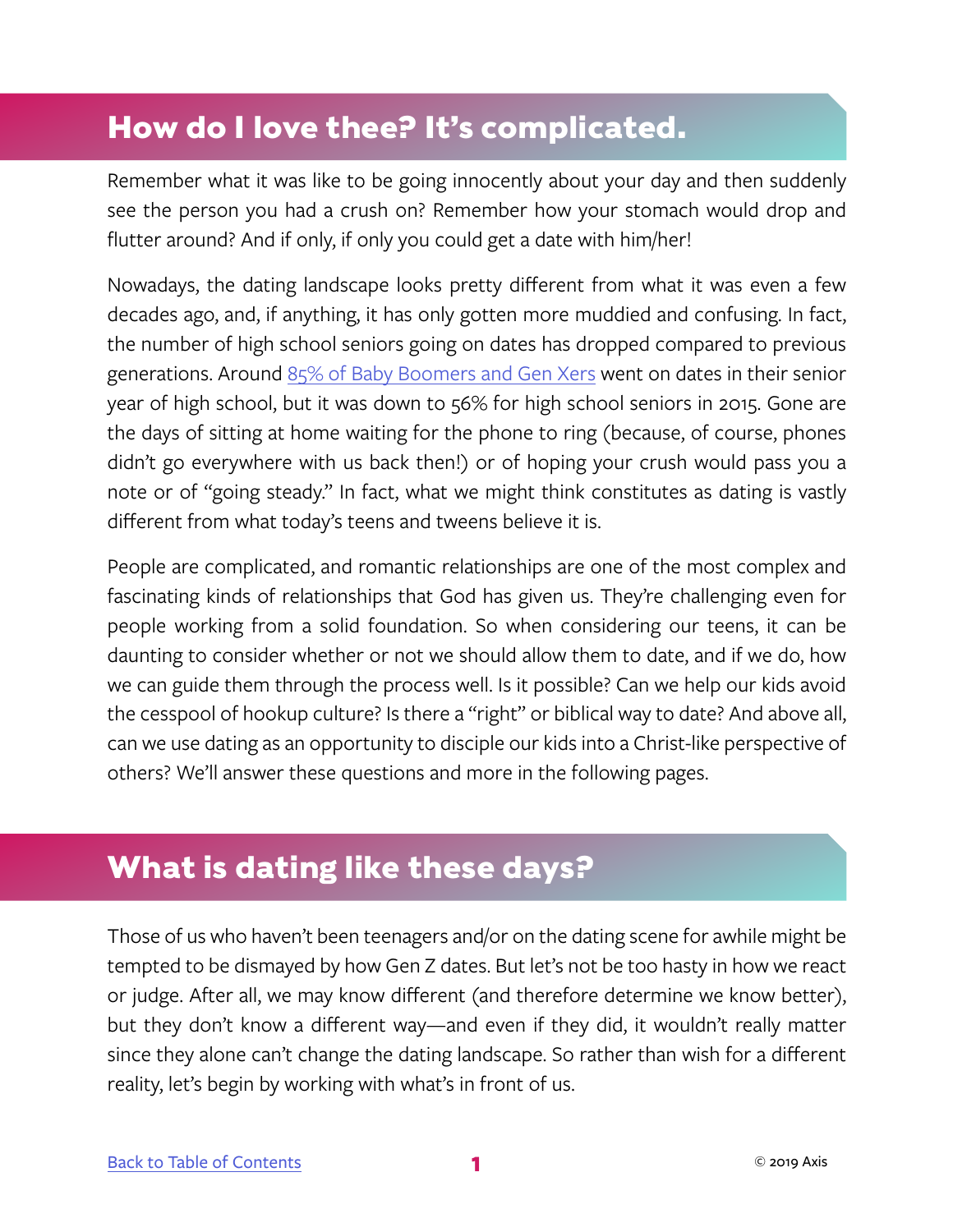As we talk about modern dating, keep in mind that what exactly a "date" is used to be pretty clear: A young man would drive to a young lady's house, come to the front door, and take her to dinner and a movie. But now what qualifies as a date is up for just about any definition, which is actually good because it allows couples to have more variety in what they do, but it's also negative because it's often unclear when two people are actually "dating."

#### Dating and Technology

Dating has changed for singles of all ages, thanks to things like online dating and texting. Author and speaker [Kevin S. Carr says,](https://www.youtube.com/watch?v=70HdOIiWfe4) "The Internet Age has redefined the way we meet and the way we communicate with people"—both of which are huge components of romantic relationships. Over the years, online dating has lost its stigma and is fairly common among today's adults, and while the average teenager is probably not on eHarmony, *[Teen Vogue](https://www.teenvogue.com/story/tinder-unsafe-for-teens)* reports that it's becoming more common for teens to get on dating apps. If they're not on dating apps, they might be on Tinder-esque swiping apps specifically aimed at teens, like [Spotafriend](https://www.spotafriend.co). One teen says that, when it comes to seeking a significant other, [she prefers social media](https://www.teenvogue.com/story/teens-on-tinder) over dating apps.

Texting has majorly impacted how people date and can be a way to avoid commitment or a channel for dating with a low level of commitment. As texting has become a normal way of communicating, texting norms have emerged. Comedian and actor Aziz Ansari explains in his book, *[Modern Romance](https://www.amazon.com/Modern-Romance-Aziz-Ansari/dp/0143109251)*, that some unspoken rules when it comes to texting are:

- 1. Don't text the other person back immediately—if you do, you look like a desperate loser.
- 2. If you text someone, you shouldn't text them again until they respond.
- 3. The length of your texts should match the length of the other person's.

People who don't follow these rules risk the other person making a judgment about them and moving on.

#### Sex and Modern Dating

Sadly, porn and sexting have made it possible for people "fulfill" their sexual desires online. Don't want to put in the hard work that it takes to make a relationship last? Still want to fulfill your sexual urges? Sexting and porn are at your fingertips within a few taps.

For those who want to have sexual interactions in real life without committing to another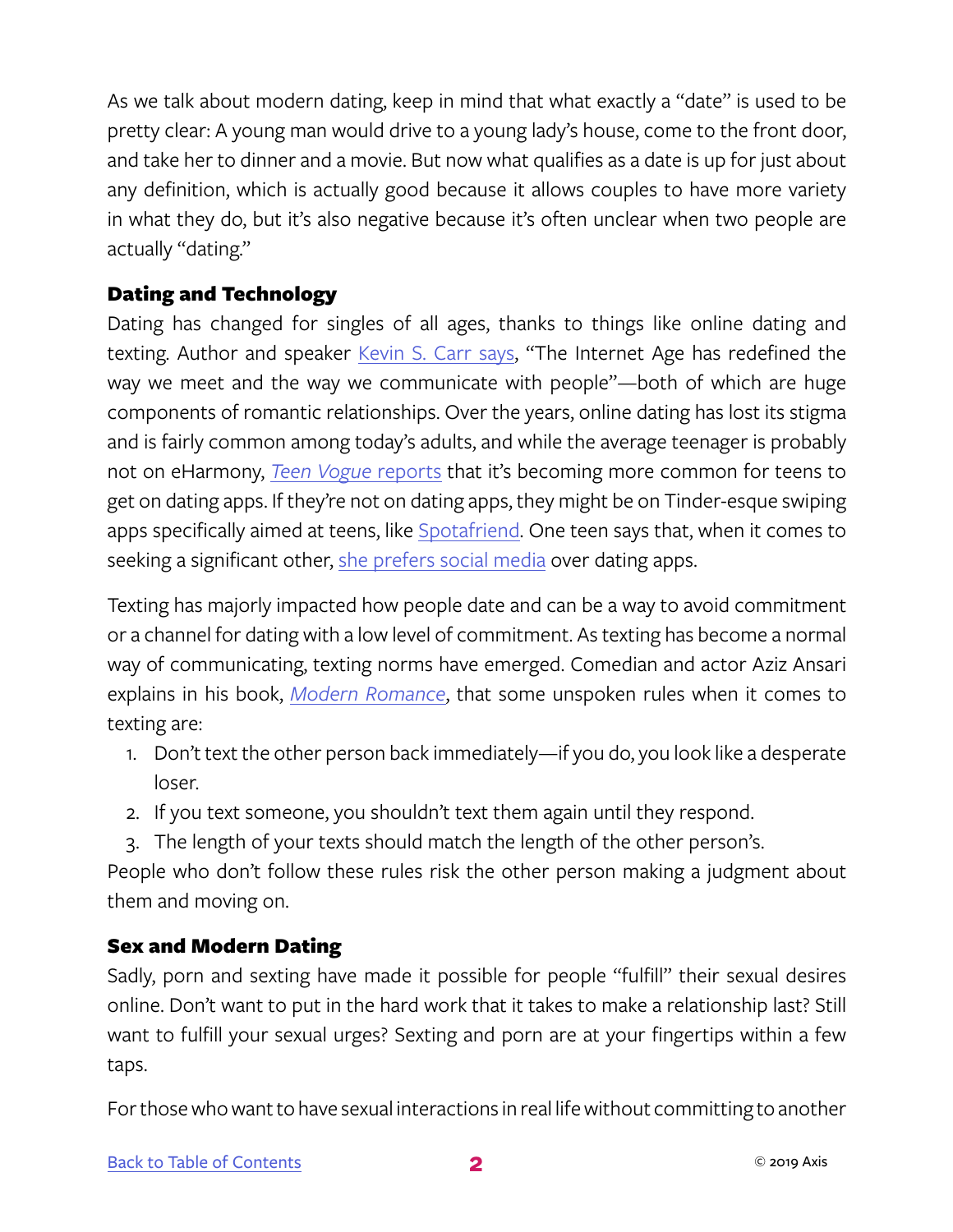<span id="page-4-0"></span>person, there's always the option to "hook up." [Hooking up is](https://www.nytimes.com/2013/07/14/fashion/sex-on-campus-she-can-play-that-game-too.html) "an ambiguous term that can signify anything from making out to oral sex to intercourse—without the emotional entanglement of a relationship." [Tinder has become notorious](https://www.care-net.org/abundant-life-blog/hookup-culture-tinder-and-the-loss-of-intimacy) for promoting and even encouraging hookup culture, especially because of its well-known method of swiping left for those one is not attracted to and swiping right for those one is attracted to. No need to base the relationship on anything else! And even if our teens aren't on Tinder, this mentality has trickled down through culture and does affect them in one way or another.

## **What other challenges do teenagers face?**

Teens face some dating challenges that adults do not. Dating is brand new to them, making it more likely they'll make mistakes. In addition, their definition of "dating" can be pretty fluid: It could simply mean two people have acknowledged they like each other and [text each other a lot.](https://www.focusonthefamily.com/parenting/teens/teen-romance/dating-in-a-digital-world) One friend of ours says that when certain teens at her small private high school would date, that didn't mean they would go to the movies or hang out together on the weekends. Their relationships didn't impact anything they did outside of school. It just meant that they had an understanding that they liked each other and would hang out while at school. This wasn't true of all of the students there, but it was somewhat common.

Relationships can be more complicated than simply dating or not dating. Teens might be in a phase of getting to know someone called "talking." [Talking](https://www.urbandictionary.com/define.php?term=talking) is when two people are interested in being more than friends, but are getting to know each other better before having a **DTR** (that is, a "Define The Relationship" talk).

Sometimes, a guy and a girl will be close friends, spend a lot of time together, and even be physically affectionate, while insisting that they are not actually dating. When two people of the opposite sex become close without dating, some call this a "friendlationship" because there is some emotional exclusivity there without any commitment. This can be a painful and confusing situation for at least one of the friends.

Another dating challenge specific to teens is that they are most likely dating someone at their school. One dynamic of dating someone at your school is that it is a sign of social status. Another is that your peers all know about your relationship, whether you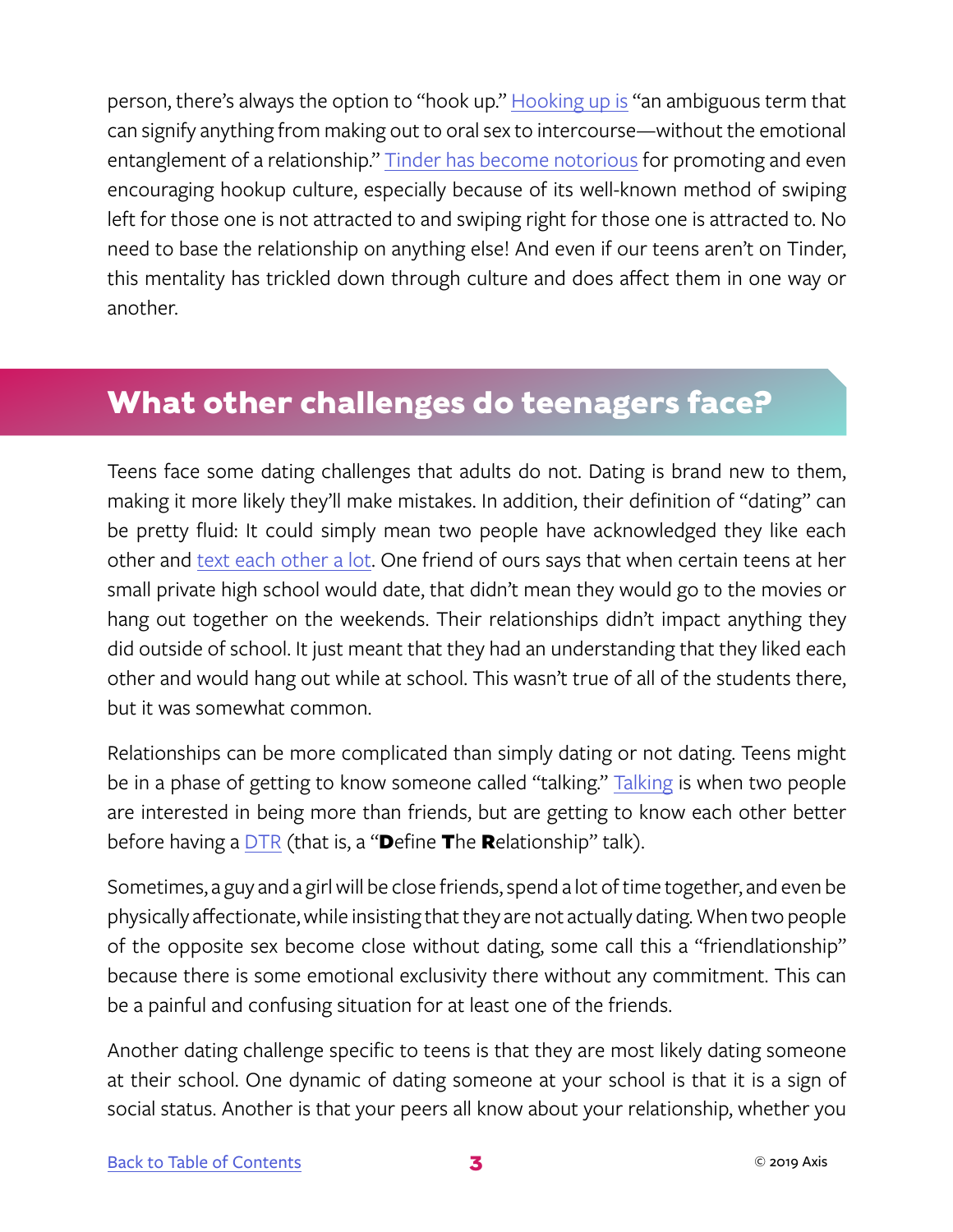<span id="page-5-0"></span>want them to or not. If you break up, not only will everyone talk about it, but you'll also have to see your ex every day, depending on your classes and social circles. When two adults stop dating, it tends to be easier for them to avoid each other. [This is actually the](https://www.teenvogue.com/story/teens-on-tinder) [reason](https://www.teenvogue.com/story/teens-on-tinder) why some teens try online dating.

## **How does pop culture shape our view of romance?**

#### ["Your Love Is My Drug](https://genius.com/Kesha-your-love-is-my-drug-lyrics)"-Kesha

One of American culture's most persistent and dominant messages is that romantic love is wonderful—so wonderful, you can't even believe it. It's the most euphoric, rapturous, intoxicating experience you could ever have.

Part of the reason why this idea is so persuasive is that there is truth to it. Song of Solomon does in fact portray romantic and sexual love as intoxicating and overwhelmingly pleasurable. Yet even with it being such a wonderful gift, God's word never elevates romance over God Himself, which is what culture does.

Entertainment and media communicate that romance is THE thing that can make us ultimately happy. This idea is prevalent in most romance movies, as well as many popular songs, which you'll see clearly if you take a glance through [Billboard's current](https://www.billboard.com/charts/hot-100) [Hot 100](https://www.billboard.com/charts/hot-100). "[Lucid Dreams](https://www.youtube.com/watch?v=_fh64GbFSw4)" by Juice Wrld describes being plunged into despair because of a lost relationship: "You were my everything." In ["Boo'd Up,](https://www.youtube.com/watch?v=6YNZlXfW6Ho)" Ella Mai sings, "How many ways can I say that I need you, baby, it's true / I think I might die without you." Ariana Grande takes the idealization of sexual and romantic desire to another level in ["God Is a Woman](https://www.youtube.com/watch?v=RQTgJRwMdKQ)," where she dwells on her sexual prowess and portrays herself as god to her lover.

As C.S. Lewis points out in *The Four Loves*, treating romantic love (which he calls "Eros") as though it were divine is not really a new phenomenon: "It is in the grandeur of Eros that the seeds of danger are concealed. He has spoken like a god. His total commitment, his reckless disregard of happiness, his transcendence of self-regard, sound like a message from the eternal world." But this idea is so pervasive in our society that it's easy for many, including those of us in the church, to feel as if our lives will be drab and unfulfilling if we don't have a "significant other." Think about it—when was the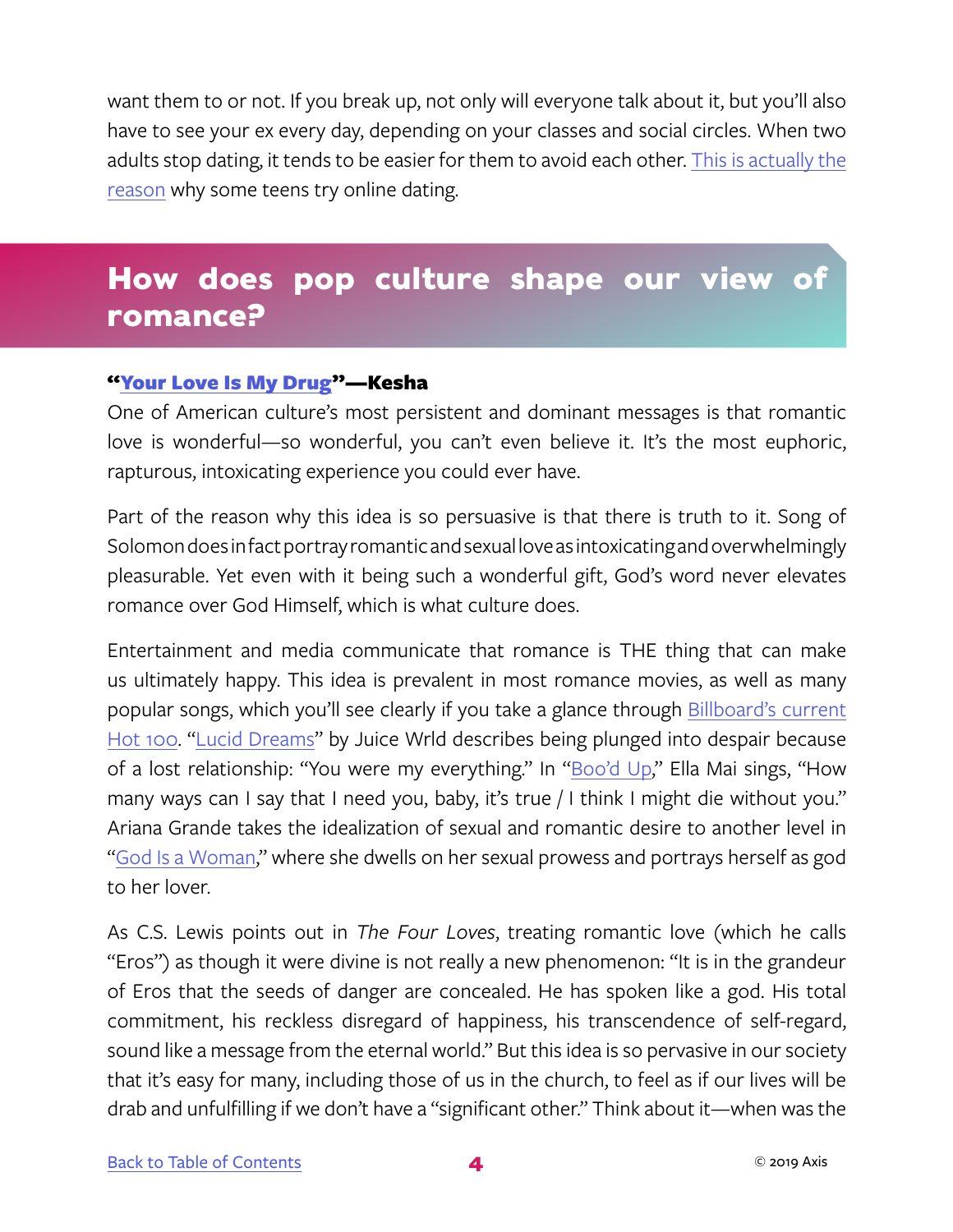last time you saw someone get genuinely excited about being single? In a culture that idolizes sex and romance, it's only too easy to feel that if no one finds you romantically (or at least sexually) desirable, something must be wrong with you.

#### "Follow your heart"—every Bachelor and Bachelorette contestant ever

ABC's *The Bachelor* has aired 23 seasons in 17 years, and the spinoff *The Bachelorette* has aired 15 seasons in 16 years. Out of those 38 bachelors and bachelorettes, [only 4](https://www.iheart.com/content/2018-02-12-bachelor-and-bachelorette-couples-whos-still-together/) have married the person they chose (another is actually married to his runner up, with a few others still engaged but not yet married). Despite this dismal success rate (11%), the shows continue to have massive success and no shortage of people hoping to be on the show. So it's safe to say that they're impacting not just the US culture's view of romance and love, but also the whole world's (there are versions of the shows in [up to](https://www.bustle.com/p/how-many-countries-have-the-bachelor-winter-games-is-putting-some-international-contestants-in-the-american-spotlight-7829614)  [23 countries!](https://www.bustle.com/p/how-many-countries-have-the-bachelor-winter-games-is-putting-some-international-contestants-in-the-american-spotlight-7829614)). And what's the number one idea conveyed? Follow your heart.

Some of the contestants (like [Sean Lowe,](https://en.wikipedia.org/wiki/Sean_Lowe_(television_personality)) who incidentally is one of the married ones) may mean something different because of their faith backgrounds, but most of them mean that they must listen to their feelings above all else, even when logic is telling them that they're making a terrible choice. It might follow that the 89% who did this would look back and wish they hadn't or that the newer contestants would learn from their predecessors' mistakes, but, alas, the idea continues to be espoused by every contestant in every season (and even on other spin-offs, like *Bachelor in Paradise*).

There are three reasons why this thinking is dangerous: 1. Our feelings are often deceptive and can change in an instant; 2. It teaches us that if something is hard or that if we have to work to maintain those feelings, then it's not "true love"; and 3. It puts personal happiness on a pedestal, teaching us that our happiness is supreme and our ultimate goal in life.

#### "Send nudes"—men of all ages

It would be remiss to talk about dating and not mention that sexting and sending nude photos has come to be regarded as a "normal" part of a relationship. In fact, we've talked to many Christian teenage girls who confessed that they felt disappointed and rejected when their friends were being asked for nude photos but they weren't. Why? Because it meant that they weren't attractive or desirable to the opposite sex. Even if many of these girls would never actually send nude photos, they wanted to be asked for them anyway.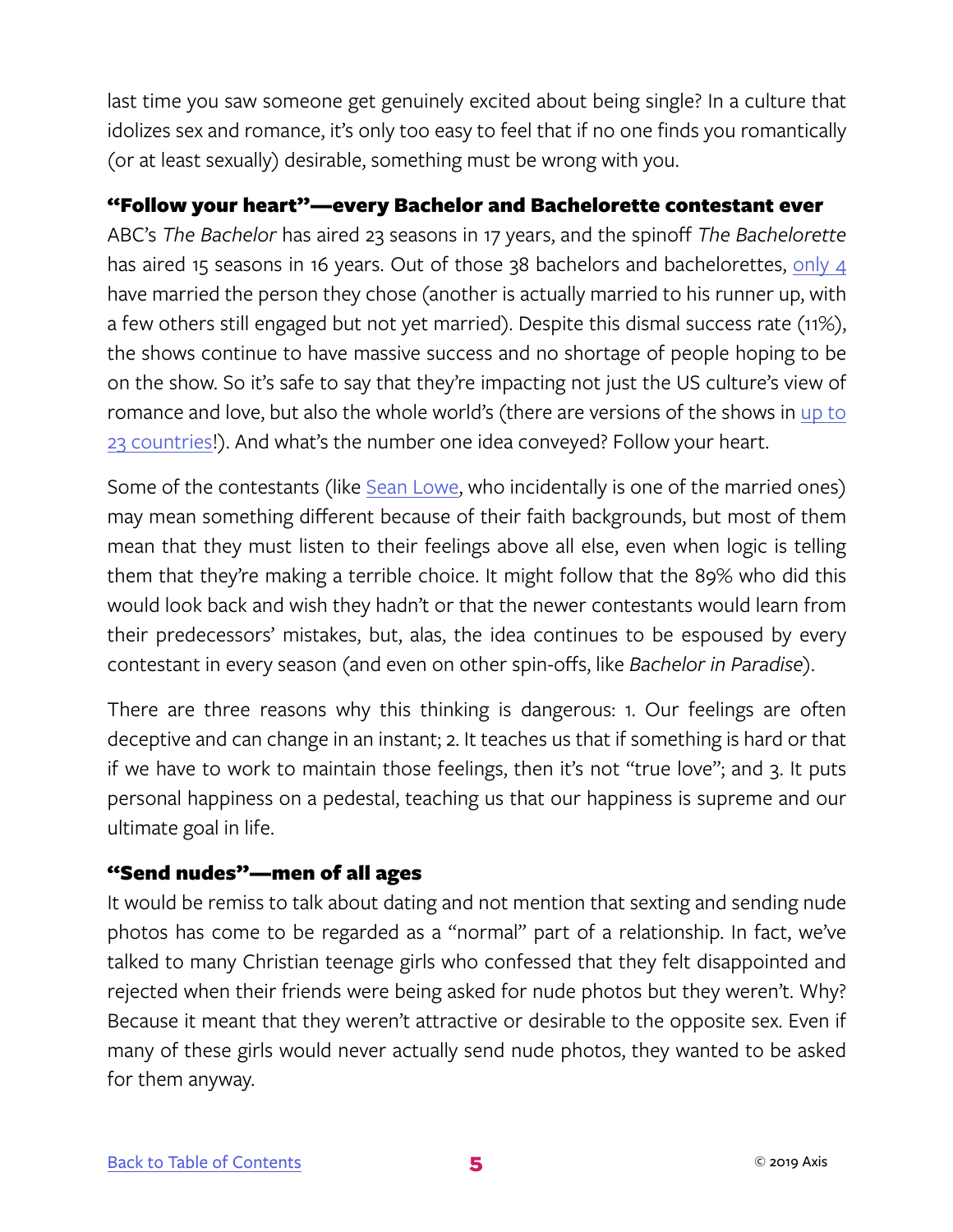<span id="page-7-0"></span>And many Christian teenage boys have solicited nude photos. Even if these boys are good guys in every other way, they are not immune to peer pressure and to what culture says is normal. And how did they come to think it was normal? Sadly, pornography. [New stats](http://www.covenanteyes.com/pornstats/?inf_contact_key=1788ffc7669217920b617c4019702563d5daa33745cfed195cca627260bdacd2) from Covenant Eyes reveal that 90% of teenagers "are either encouraging, accepting, or neutral when they talk about porn with their friends." In addition, 57% of teens search out porn at least monthly. With porn becoming so ubiquitous for Gen Z, it's not hard to imagine how these young men have come to believe that young women should behave in the same way as the women in porn.

## **How does Christian culture shape the dating landscape?**

Talk about whiplash! Going from culture's views of dating and relationships, which are very open and promiscuous, to the Church's approach is often a shocking experience. In fact, the Church today rarely talks about dating in a favorable way, nor does it often provide helpful guidance when it comes to romance and love in the 21st century.

Today's twenty- and thirtysomethings who were raised in Christian families grew up in the *I Kissed Dating Goodbye* era, when many Christians called for an end to dating and turned instead to [courtship.](https://iblp.org/questions/how-courtship-different-dating) Author Joshua Harris, while acknowledging there were some good points to his book, now says that he [encouraged people to make decisions](https://www.youtube.com/watch?v=D2kV4ngi7J4) [based on fear—](https://www.youtube.com/watch?v=D2kV4ngi7J4)fear of sex and fear of getting their hearts broken.

While the courtship trend is no longer what it was in the '90s, one friend of ours believes that "the ghost of Joshua Harris still haunts conservative Christianity." Courtship culture is a reaction against the devastation caused by casual dating and the promiscuity that often goes with it. One main reason why [people support courtship](https://www.essence.com/2014/12/30/why-we-chose-christian-courtship) is that they want to encourage Christians to surrender their love lives to Christ. This is a good desire, and it's easy to see why some find courtship to be compelling.

However, as Thomas Umstattd points out in his article, ["Why Courtship Is Fundamentally](https://www.thomasumstattd.com/2014/08/courtship-fundamentally-flawed/) [Flawed,](https://www.thomasumstattd.com/2014/08/courtship-fundamentally-flawed/)" courtship has its own pitfalls. It tends to have rigid accountability, strict rules about physical interaction, and a high level of commitment at the outset (which in and of themselves aren't bad but often don't address one's heart or can cause one to think that God owes them because they did everything right). The principles of courtship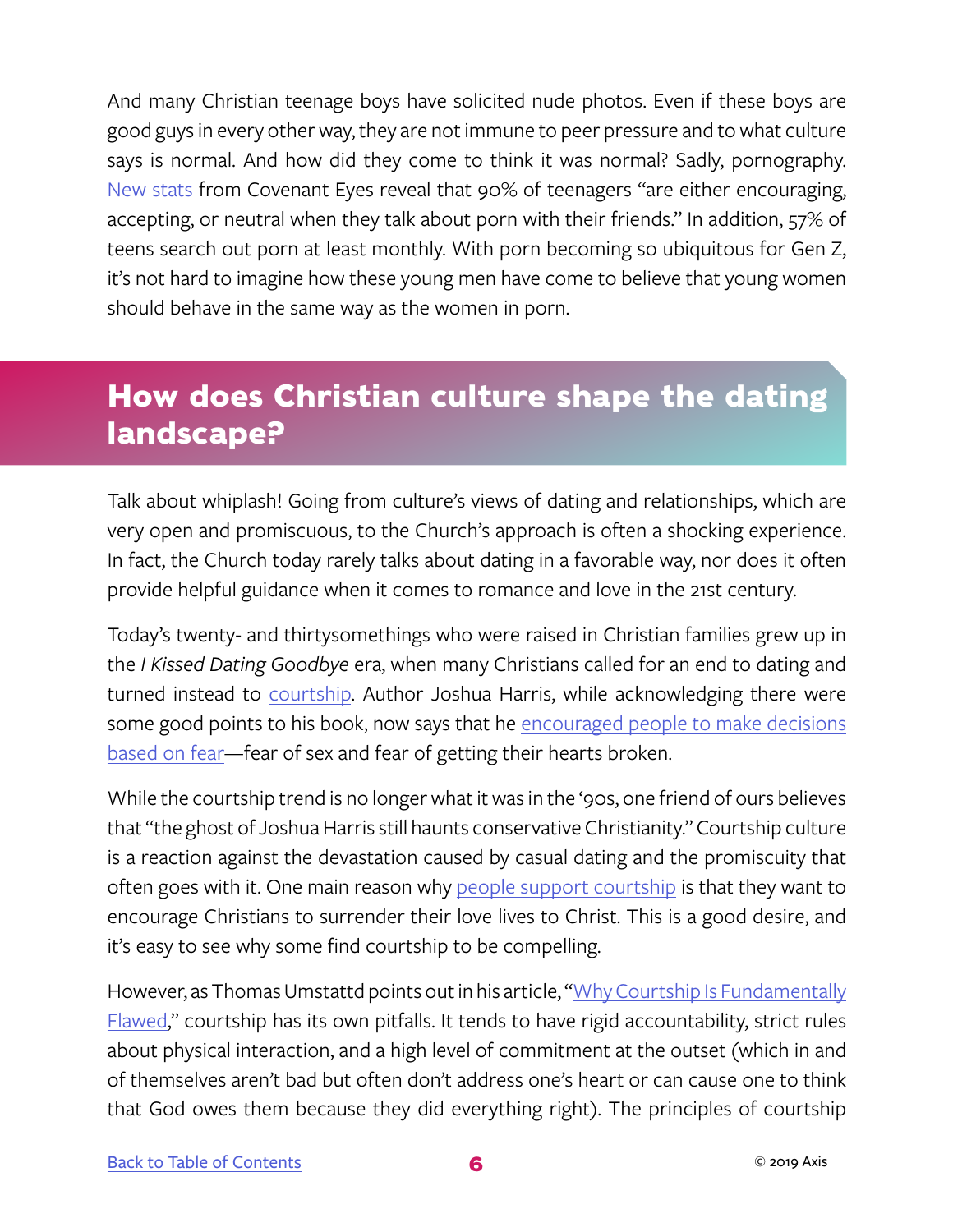actually have a lot more in common with arranged marriages than with the norms of American society (which is often why today's teens aren't compelled by how the Church talks about romantic relationships; it's outdated and out of touch).

While courtship has worked for some couples, its ideals have contributed to a general paralysis among Christians who are unwilling to pursue romantic relationships unless they are sure that those relationships will lead to marriage. And neither courtship nor dating is inherently "biblical." Umstattd observes:

*There are some good Scriptural precepts about sexual purity in the New Testament, and there are some principles about the benefits of marrying young and that sort of thing. But the Bible is surprisingly quiet when it comes to laying out a system of courtship. Courtship Systems are cultural, and the Bible rarely advocates one cultural approach over another.*

On the other hand, as Drs. Henry Cloud and John Townsend point out in *Boundaries in Dating*:

*In the same way that cars don't kill people, drunk drivers do, dating does not hurt people, but dating in out-of-control ways does….Learning how to love, follow God, be honest and responsible, treat others as you would want to be treated, develop self-control, and build a fulfilling life will ensure better dating.*

They list the following benefits of dating done well:

- You learn about yourself, other people, and relationships in general.
- You can work through issues.
- You build relationship skills.
- You can gain emotional healing (although dating shouldn't be the main place where people seek healing).
- You can learn more about you what you like in opposite sex.
- You can learn self-control and delayed gratification.

In the end, though, it's less about the label we put on it ("dating," "courting," "talking," whatever) and more about our intentions and intentionality. So rather than focusing on what it's called or being legalistic about it, we'll help our kids the most by focusing on teaching them how to approach romantic relationships and commitment in a way that's honoring to God.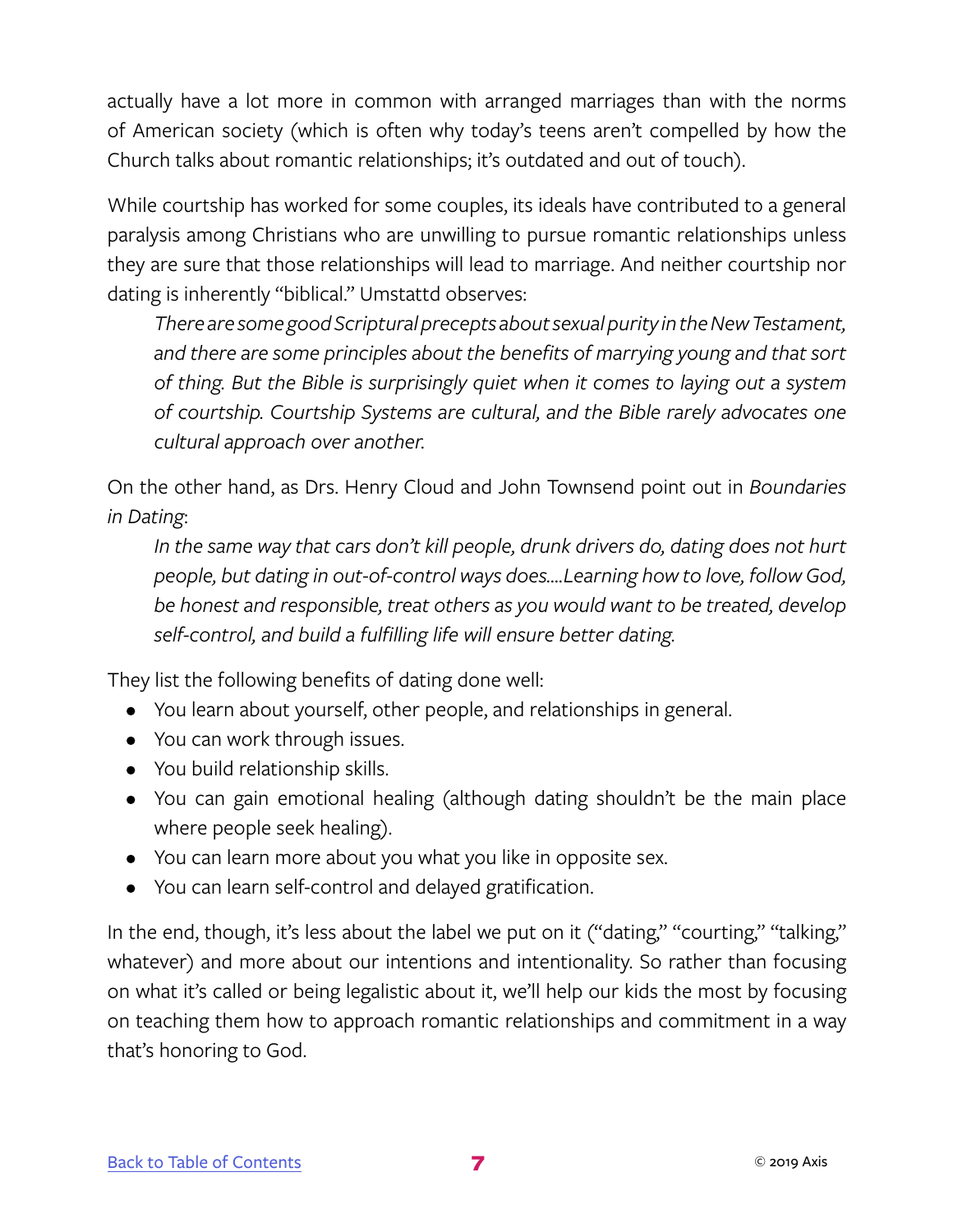## <span id="page-9-0"></span>**How can I help my teens have a healthy view of dating?**

If this is where you're hoping we'll lay out the "dating formula," you're about to be disappointed (sorry!). We can't give you that formula because there is no "one size fits all" answer to our dating woes. Why? Because dating involves humans who are vastly different. Some of your kids, because of their personalities and maturity levels, will be able to handle dating at a younger age than your other kids. You will need wisdom and guidance from the Holy Spirit to determine what will work best for your family. But we can offer some general principles and tips for you to keep in mind as you guide your kids in this area.

#### Sex and marriage are good.

Sex is not a wonderful secret people discovered when God wasn't looking. He invented it, and He made it pleasurable on purpose. But as the creator of human sexuality, He is the one who gets to say how it works. His word is clear that He intends for sex to take place only within marriage between a man and a woman. But sometimes the Church emphasizes sexual purity so much that people end up thinking sex is shameful and dirty, only to be told once they get married that they should enjoy it. It's difficult for them to suddenly flip a switch and see sex as good at that point. Help your kids to see sex as a good gift that God has graciously entrusted to us to steward well.

#### Dating isn't something to fear, nor is courtship the perfect solution.

One woman we know has struggled with a lot of fear when it comes to dating. Her parents lived in rebellion against God when they were young and ended up regretting a lot of the decisions they made at that time. As adult Christians trying to figure out what a Christian family looked like, they bought into the ideas in I Kissed Dating Goodbye. It didn't help that our friend's parents are naturally cautious people, and our friend is also naturally reserved and cautious. She also didn't trust God at the time with her desire for a relationship. The unfortunate result of these circumstances was that our friend lived in fear, not just of dating, but of a relationship in general. It was very difficult for her not to believe that while God might bless other people with relationships, He would never do that for her. This mentality is one that she still has to fight on a regular basis.

A common warning among Christians in the realm of romance is to "guard your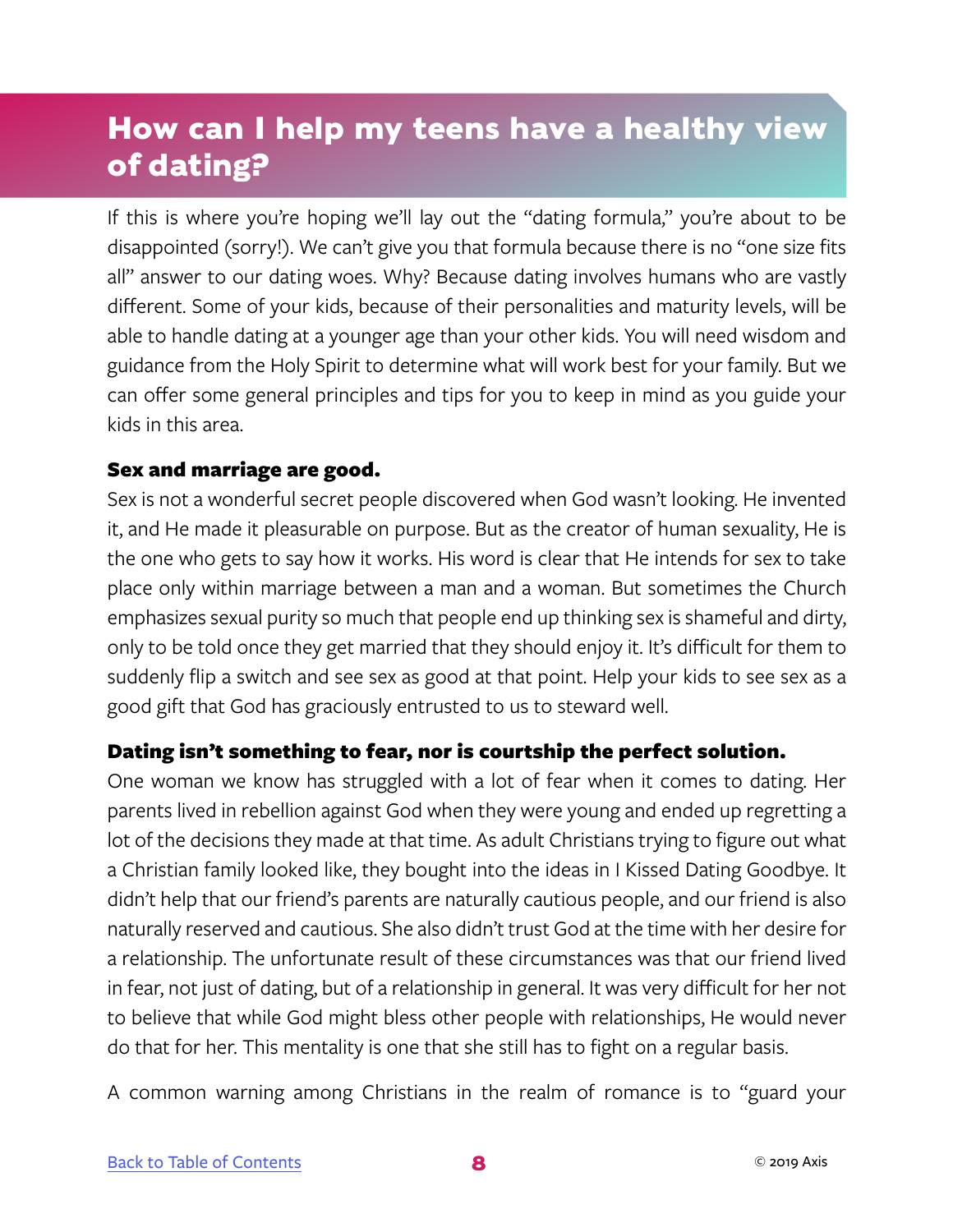heart." This advice is straight from [Proverbs 4:23](https://www.biblegateway.com/passage/?search=Proverbs+4%3A23&version=NIV), so it's important and valid. But some misconstrue or misunderstand this idea in 2 ways. First, some take it to mean, "Live in fear." As you help your kids have wisdom about dating, do whatever you can to communicate that dating can be very good. If "guarding our hearts" stops us from taking good risks, we are living in fear. Dating by its very nature is risky and requires vulnerability. Even when people do their best not to hurt each other, they can still cause each other pain. As Elisabeth Elliot says in her book Quest for Love, "Love always entails suffering." You can't pursue a relationship and never get hurt. This is not license to be reckless; it's just the nature of the beast.

Second, if we read the entire verse (what immediately follows is "for everything you do flows from it") and indeed [the entire chapter,](https://www.biblegateway.com/passage/?search=Proverbs+4&version=NIV) we realize that the proverb was not intended to be applied solely to love. In fact, ancient Hebrews understood the word in this proverb (*[leb](https://biblehub.com/hebrew/3820.htm)*) to mean "inner man, mind, will, heart," all at once. For them, it didn't mean to just guard one's emotions, but to guard one's whole self. So, if we're going to admonish our kids to guard their hearts, then we need to help them see the full meaning of the word and to guard themselves in all areas, not just in the area of romance.

#### It's not necessary to date in order to be a whole person.

We know another woman, now married, whose mother put a lot of pressure on her to date when she was younger. One year, this woman wanted to go to prom with her friend and didn't feel like she needed a date. But because her mom pressured her, she ended up going with a guy who liked her (she wasn't interested in him) and had an awkward, unpleasant evening.

If your kids are happy not dating, good for them! Society puts so much pressure on us to have a significant other that it's a blessing when people are able to enjoy their lives and be content with what they have. Plus, there's a lot to be said for enjoying high school and college without being caught up in romance. One friend of ours who is now in a serious relationship is thankful that she never dated in high school or college. Instead, she enjoyed her friends and all the incredible experiences she was able to have.

We're not saying that people need to avoid dating at all costs when they are younger. As we said above, there isn't a one-size-fits-all formula for dating. Everyone has a different story. We just want to recognize the value of not being distracted by romantic relationships during adolescence, especially because they can bring so much heartache and very rarely actually lead to long-term commitment.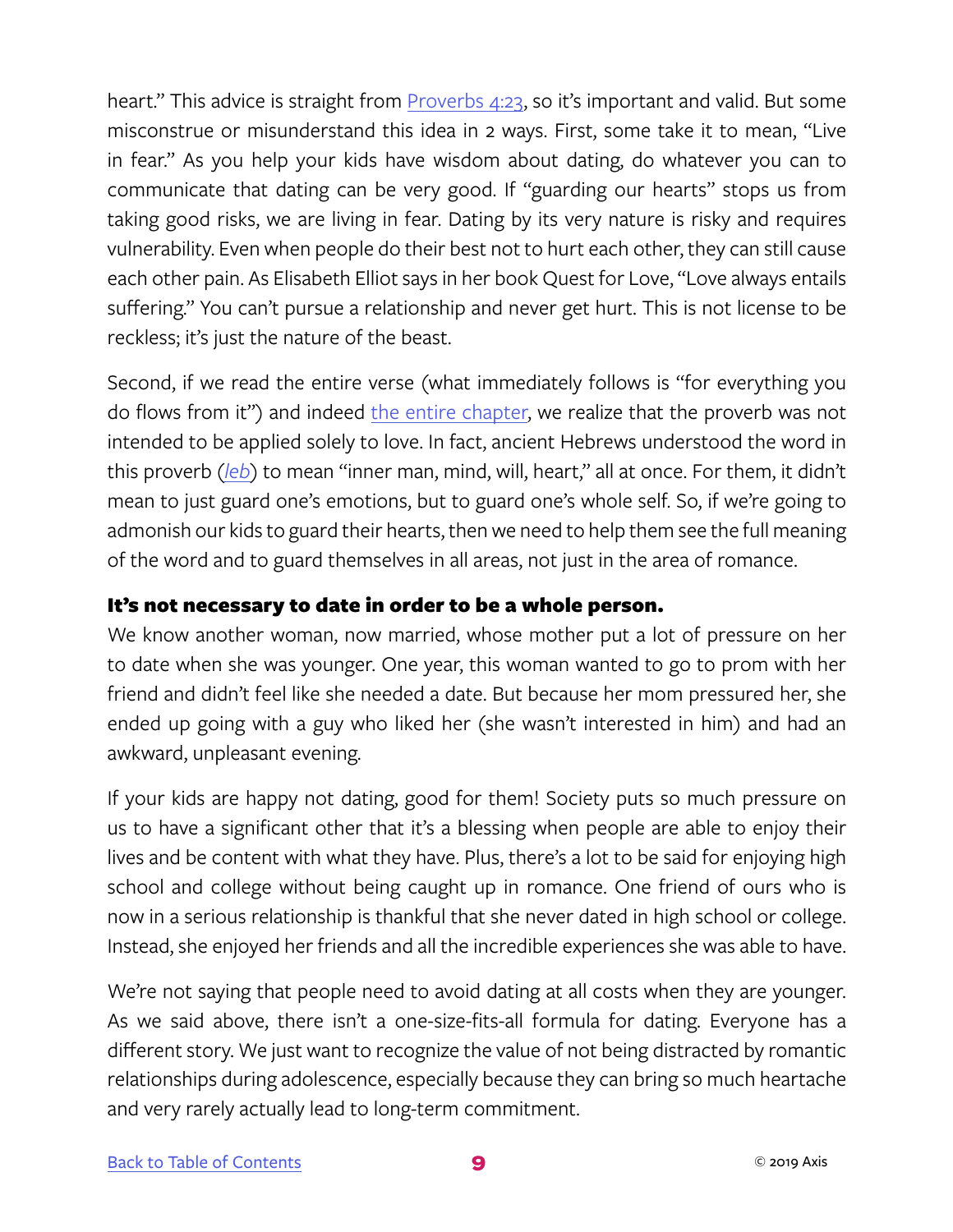#### God has authority over our love lives.

There's just nothing like romance for showing many of us whether or not we are seeking God with our whole hearts. One friend of ours who grew up in the church didn't realize that she was idolizing romance until she went through a breakup. While the experience was extremely painful, she is thankful not to be living in slavery to that desire any more. The drive to pursue romance and sex is so powerful that it really is a form of death for us to give those desires up if that is what God asks us to do. We will find out then if we can truly say [along with Paul:](https://www.biblegateway.com/passage/?search=Philippians+3&version=ESV)

*But whatever gain I had, I counted as loss for the sake of Christ. Indeed, I count everything as loss because of the surpassing worth of knowing Christ Jesus my Lord. For his sake I have suffered the loss of all things and count them as rubbish, in order that I may gain Christ.*

#### God is our ultimate reward—really.

Do we believe that God is good and that He is the source of abundant life? Do we believe that He is for us? Do we believe that He is sovereign over our lives, meaning He is capable of bringing a relationship to us? Do we believe that He is faithful if we never date or get married? Do we recognize that struggling in this area could be one way we "take up our cross" and follow Jesus wherever He might lead us?

Our friend who struggles with idolizing romance has started recognizing patterns in her thinking that indicate she is living out of lies about God and herself. For example, there is nothing wrong with being interested in a guy and wishing he would make a move. But she has come to see that she sometimes dwells on this wish so much that what she's actually doing is believing she needs a guy's attention in order to be happy. This lie is usually coupled with the lie that God will never bring a relationship into her life (it's possible He might not—but He also might!). When she becomes aware that she's living out of those lies, she has started reminding herself of scripture and speaking these truths aloud to herself:

- I don't **need** a relationship to be happy.
- God **could** provide a relationship if He were willing.
- He doesn't **owe** me a relationship at all.

She has found persevering in this habit to be extremely helpful, even though it's often a battle.

We all deal with lies in different areas of life. Even as you show your kids that dating is good and can be done well, remind them that God is the source of true life, joy, and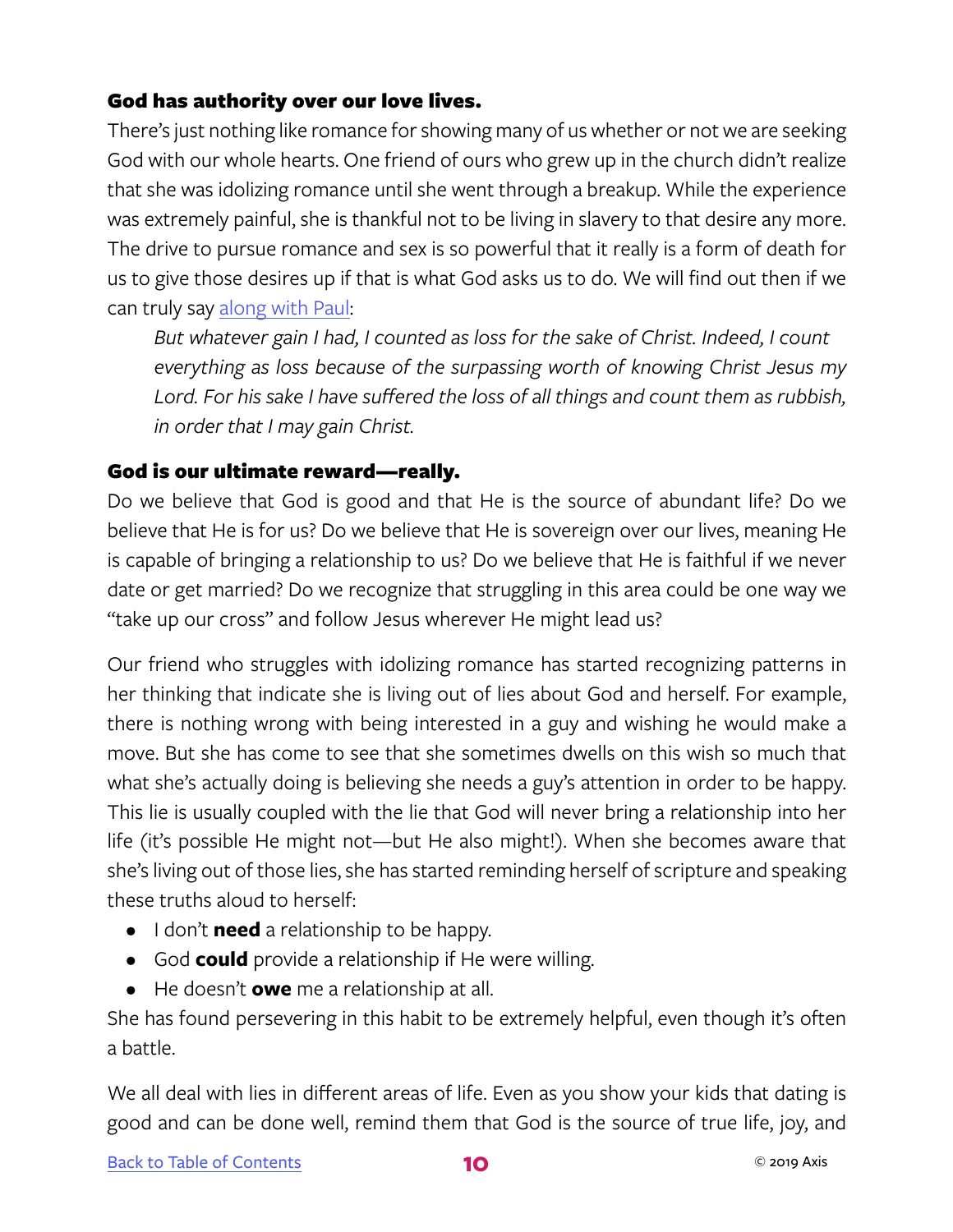<span id="page-12-0"></span>peace. This is not just something that Christians say to make themselves feel better when they have no prospects on the horizon! **It is actually true.** Living out of this truth will help your kids to be content when they are not dating, healthy in how they approach dating, and more stable if and when they break up with someone.

One other point to remember is that, as Christians, it's easy to think that if we "do everything right" with how we pursue relationships, then we are guaranteed a great marriage. But God never promised us that our lives will be a certain way. Some people do their best to be wise and obey God while they are dating. But after they get married, they deal with serious difficulties in their marriages. God never guarantees that our circumstances will work out so long as we obey Him. He promises that He will be with us no matter what we go through.

## **What are some good dating principles I can teach my kids?**

#### Be honest.

We surveyed the Axis staff, asking people for the worst excuses they ever heard (or gave) as to why someone was unwilling to date or go on a date with someone else. Here are some of them:

- God told me to break up with you.
- We have to be friends—we come from two different worlds.
- You're cutting into my video game time.
- I have to paint my sister's basement. It's going to take all weekend.
- You're not dating material—you're marriage material.
- We're going different directions. \*starts dating another girl he'd been getting friendly with\*
- I'm not interested in dating right now. \*starts dating someone else\*

What's frustrating about these replies is that all of them except one (the video game one) are dishonest. What people really mean is, "I'm not interested in you." Some of the above replies *could* be legitimate—it *is* theoretically possible that God could tell someone to break up with someone else. But this is almost always a way for the people doing the breaking up to use "Christianese" to look spiritual for breaking up with the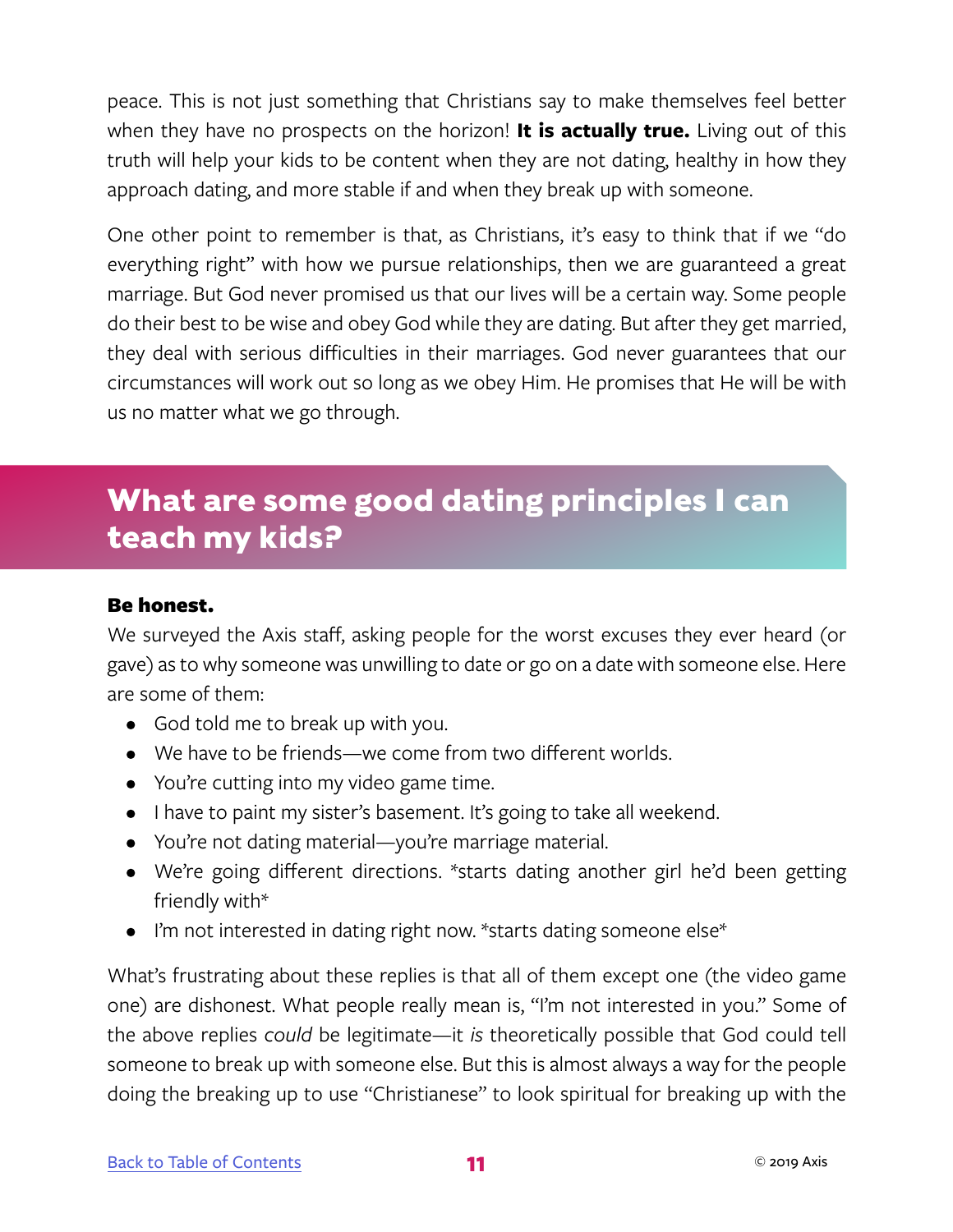other person or to avoid sounding harsh by telling the truth.

There are also times when people are legitimately not interested in dating and want to focus on other parts of their lives. That's fine if it's true. We know people who have done exactly that at certain seasons. But we've also heard of plenty of people who had someone tell them they weren't interested in dating only to start dating someone else a short time later. Those people were being dishonest. Teach your kids to value speaking the truth in love.

#### How would you want to be treated?

Other errors are saying "no" without any explanation or giving an unnecessarily long explanation. If your kids are not interested in someone, teach them how to communicate that without belaboring the point. They can say what they need to say without dragging out an uncomfortable situation.

On the other hand, asking someone out is terrifying. If someone has been brave enough to ask your son or daughter out, and your kids are not interested, coach them on how to be gentle while being direct and honest. Procrastinating to avoid hurting someone's feelings is unkind in the long run. How would your kids want to be treated if someone were to let them down with a "no"? The person who has taken the initiative deserves both honesty and compassion. **And this should happen face to face, not online or through texting.**

It's also good for your kids to be open to going on a date with someone they're on the fence about. It's not a marriage proposal. It's just a date. If the person is solid and it's remotely possible your kids could be interested, encourage them to go. If nothing else, it's good experience. They don't have to go again if they don't want to, but at least they gave the other person a shot.

#### Beware of friendlationships.

Guys and girls can avoid inflicting a lot of pain on each other by having healthy boundaries with how they relate to the opposite sex. Encourage your kids to be careful about how much one-on-one time they spend with people of the opposite sex, especially if they're sharing "deep" parts of themselves. If your son or daughter has formed an attachment with someone who is not interested in dating, they need to respect themselves, not hang on to false hope, and move on (see the helpful chapter in *Boundaries in Dating* on false hope).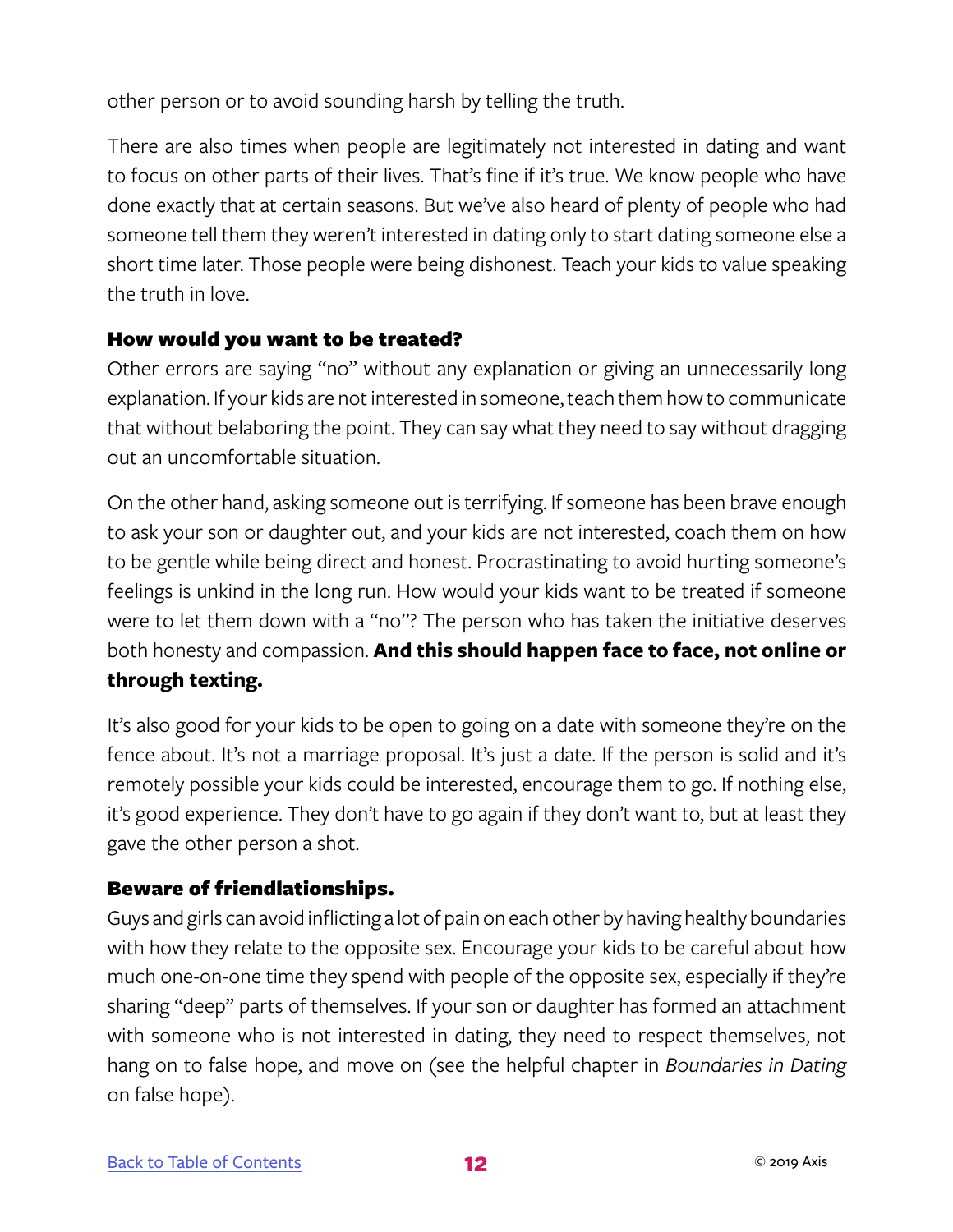#### Help them to steward their technology well.

Texting, social media, and smartphones aren't inherently bad. But it's easy to rely on them as substitutes for real-life relationships. While the tools of technology enable us to meet more people and communicate in new ways, it's still our responsibility to [build meaningful relationships](https://www.youtube.com/watch?v=70HdOIiWfe4) with the people we meet. Several years ago, a friend of ours was getting to know a guy. They messaged back and forth quite a bit on Facebook and occasionally went out for coffee. She really enjoyed their online conversations, but when they hung out one-on-one, the interactions always seemed strained and uncomfortable.

There's nothing wrong with a date being a bit awkward—in fact, that's pretty normal. But if you repeatedly hang out with someone and you never become more comfortable with them, it's probably not a good fit. When it comes to getting to know people, there just isn't a substitute for spending face-to-face time with them. Talk with your kids and figure out what a healthy amount of time texting or messaging on social media looks like when it comes to their significant other.

#### Avoid ghosting, stalking, caspering, submarining, and all the other terms associated with modern dating.

Social media makes it easy for teens (and let's be real, adults) to give in to the temptation to "stalk" their exes on social media. In fact, because we can check on people within a few taps, it will be likely be pretty difficult for your kids not to view an ex's online activity, even if doing so is painful. Or, rather than actually telling someone they're not interested, it's extremely easy to just [ghost](https://www.theguardian.com/lifeandstyle/2018/feb/28/six-new-dating-terms-youve-never-heard-of) them (i.e. stop responding to and interacting with them on social media). Or if something better doesn't come up, it could also be tempting to submarine someone (i.e. ghost them for a time, then randomly surface again). How can you help your kids be accountable with their social media use so that it's easier for them and others to move on? Also, we highly advise learning these modern slang words in order to better disciple your kids regarding dating and how to value others.

#### God gave us feelings, but watch out for how much you trust them.

It's so easy to believe that our feelings define who we are and can reliably tell us what we want. It's tempting to feel infatuated with someone and believe those feelings will last. While our feelings are valid, they should not be our primary guide for conducting our relationships. That being said, when your kids get excited about the person they are dating and want to share that with you, it can be tempting to jump right in and be the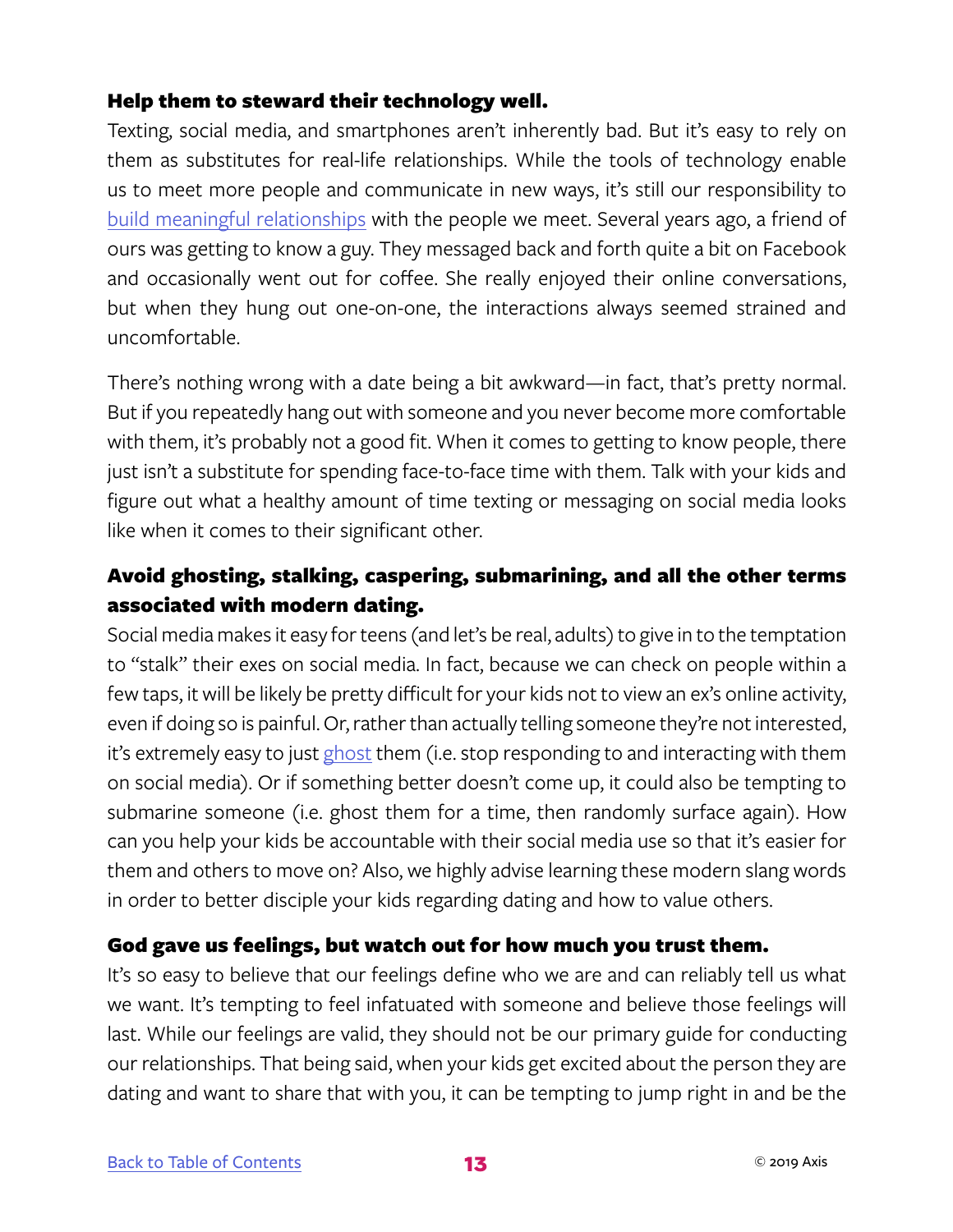voice of caution. Before you do that, enjoy the moment with them! It's ok for them to be excited about someone they're interested in, even if the relationship doesn't work out in the end. That's part of being thankful for what we have in the present and not living in fear. The problem comes when we rely on our feelings to make important decisions.

It's extremely easy, especially for girls, to daydream about what a future with a particular person could look like. This can be an extremely harmful habit. When we dwell in false realities, it starts to feel like they are real or like we deserve for them to be true. Then if they don't come true, it feels like God has cheated us of something. Such daydreams are also close neighbors to sexual fantasies. Both involve dwelling in a reality that we desire and that can be good, but has not yet come to pass.

If your kids find themselves daydreaming too much about the person they're dating or interested in, make sure they understand that it's ok to want to be with the other person in the future. But it's wise at that point for them to bring that daydream before God, honestly tell Him what they were thinking, and surrender that desire to Him. Then they should direct their minds elsewhere. If this is an area they struggle in, encourage them to seek out accountability for it.

#### Siblings are your secret weapon.

Siblings are an incredible resource for a number of reasons. For one, older siblings can use their experience to give their younger siblings relationship advice. Siblings of the opposite sex can give insight into the mysterious behavior of either guys or girls and help their brothers or sisters figure out what to do in particular situations. Brothers and sisters can also give objective opinions about their sibling's significant other. And your kids will often be more inclined to listen to a sibling's opinion over yours. Granted, this strategy only works if your kids have solid relationships with each other. But if they do, encourage them to help each other out.

#### Speaking of which, help your kids create a "team."

One of our friends says she can't imagine dating without her "team" around her. She has gathered a group of people she trusts who can give her encouragement and advice about her current relationship. These include people in various seasons of life (single people, friends who are dating, friends who are married, her peers, and people older than she is). These are friends who will get excited for her, but still tell her the truth even when it's hard (notably, she's also open to hearing the truth when it's hard). They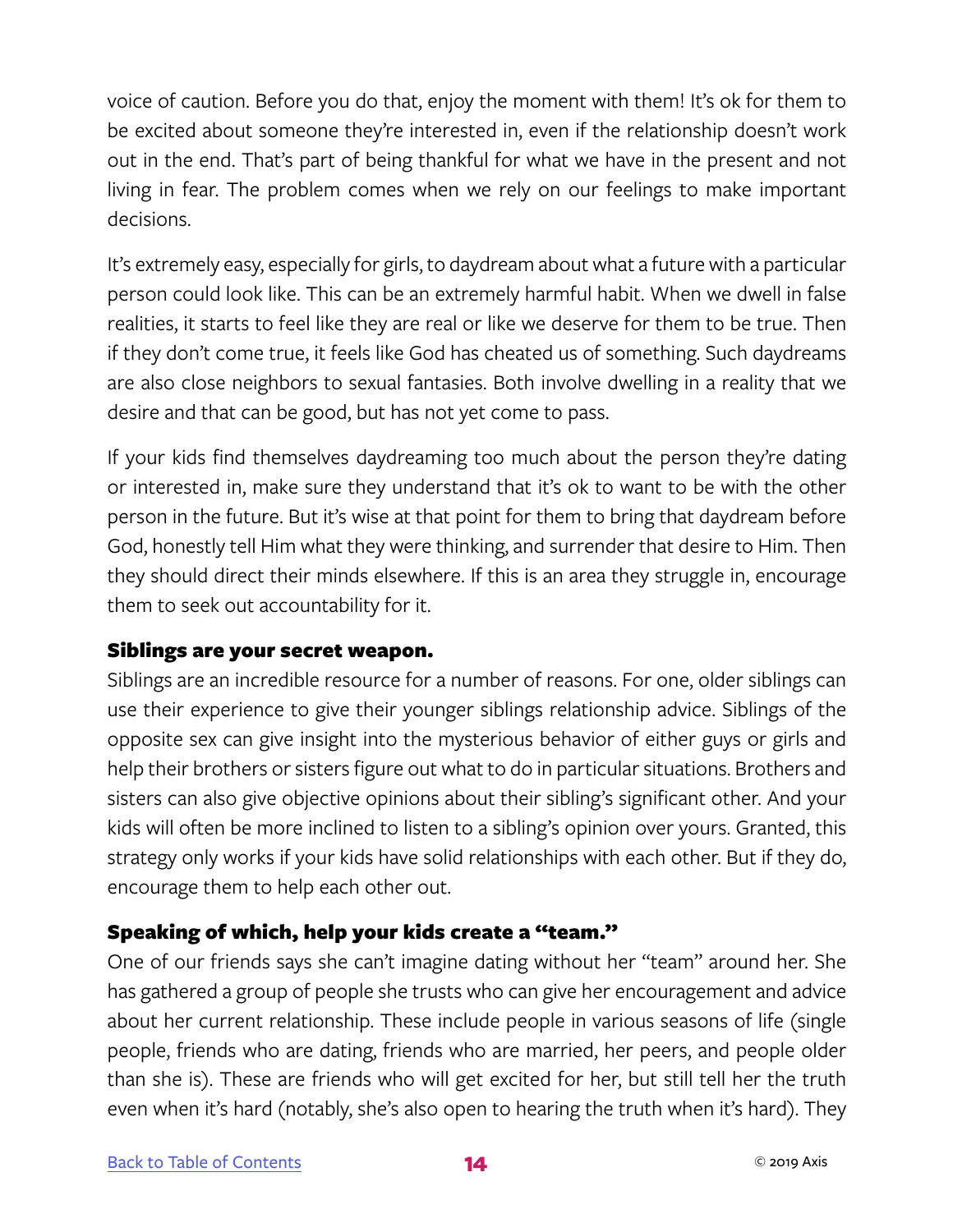<span id="page-16-0"></span>are an invaluable resource in her life.

#### Pray, pray, pray.

Pray for your kids, and encourage them to pray about their dating relationships. Despite your best efforts, your kids will make mistakes. *You* will make mistakes. God is faithful through all of it. If your kids are not open to receiving your advice, pray that God would intervene in their lives. One mom, seeing some red flags about a guy her college-aged daughter was dating, prayed that God would end the relationship—and He did. The daughter was not open to receiving counsel at the time, but now recognizes that the relationship had a lot of problems and is thankful she didn't end up with that guy.

### **Conclusion**

Relationships are neither something to obsess over nor to fear, but are rather a way that we move toward growth and trusting God wholeheartedly. Whether or not your kids are dating, you can help them move toward obedience and hope in this area of their lives. Whatever you decide is best for each child, remember as you steward their hearts that your job is to prepare them to trust God in every circumstance of life and to steward their hearts well.

## **Related Axis Resources**

- *• [The Culture Translator](http://axis.org/ct)*, a **free** weekly email that offers biblical insight on all things teen-related
- [A Parent's Guide to Sexting](https://axis.org/product/membership-product-for-sexting/)
- [A Parent's Guide to Pornography Bundle](https://axis.org/product/the-pornography-bundle/)
- [A Parent's Guide to Teen Singleness](https://axis.org/product/membership-product-for-teen-singleness/)
- Dating Video Kit
- Check out [axis.org](https://axis.org) for even more resources!
- If you'd like access to all of our digital resources, both current and yet to come, for one low yearly or monthly fee, check out the [All Axis Pass](https://axis.org/aap)!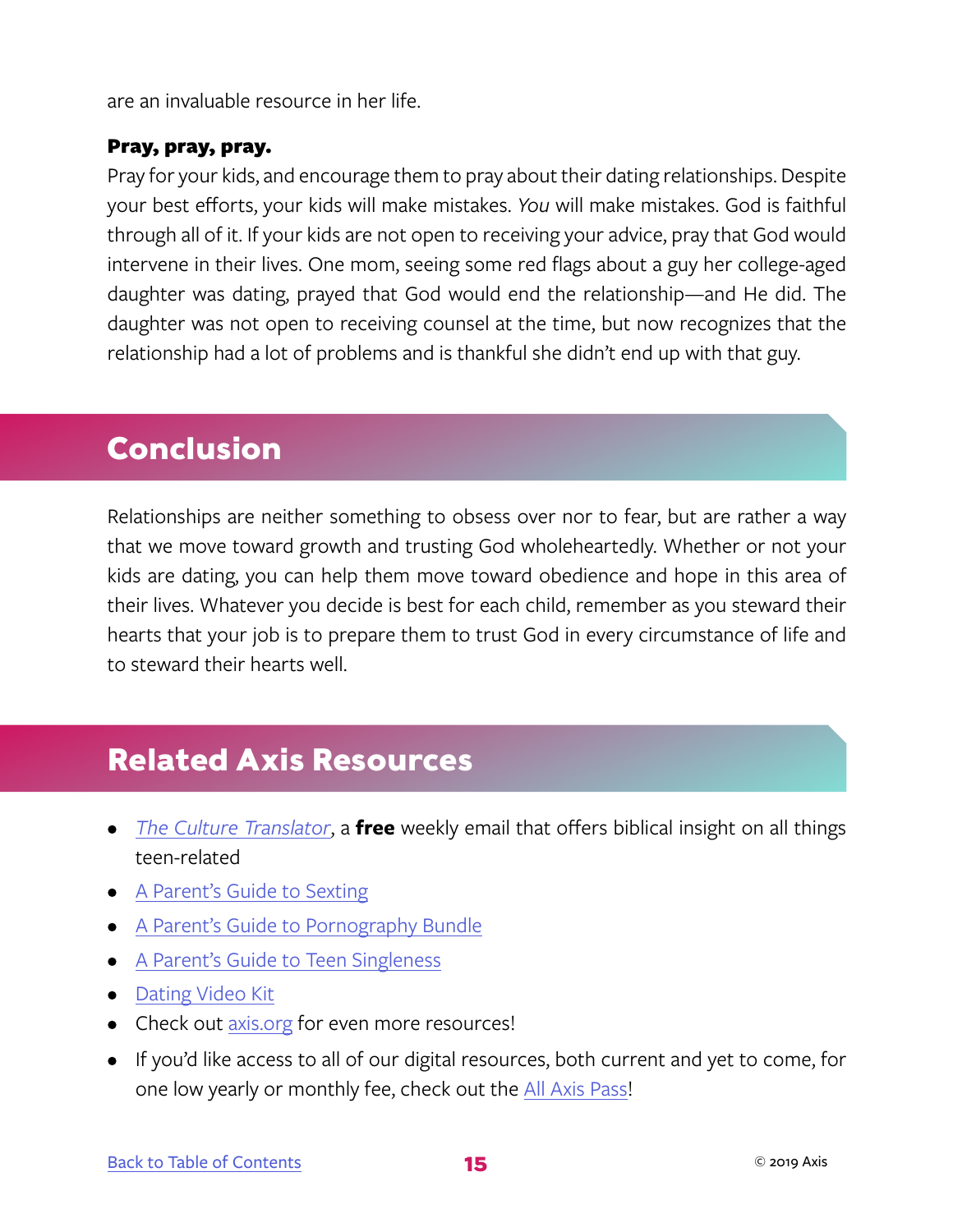## <span id="page-17-0"></span>**Additional Resources**

- *• [The New Rules for Love, Sex, and Dating](https://www.christianbook.com/new-rules-for-love-sex-dating/andy-stanley/9780310342199/pd/342199?product_redirect=1&Ntt=342199&item_code=&Ntk=keywords&event=ESRCP)* by Andy Stanley
- *• [The Sacred Search: What If It's Not about Who You Marry, But Why?](https://www.christianbook.com/sacred-search-what-not-about-marry/gary-thomas/9781434704894/pd/704894)* by Gary Thomas
- *• [Boundaries with Teens: When to Say Yes, How to Say No](https://www.christianbook.com/boundaries-with-teens-when-yes-how/john-townsend/9780310270454/pd/270454?event=ESRCG)* by Dr. John Townsend
- ["Christians and Dating,](https://www.youtube.com/watch?time_continue=121&v=ysCtpNH8yEs)" Joseph Solomon
- *• [The Dating Manifesto: A Drama-Free Plan for Pursuing Marriage with Purpose](https://www.christianbook.com/dating-manifesto-drama-pursuing-marriage-purpose/lisa-anderson/9781434708878/pd/708872?product_redirect=1&Ntt=708872&item_code=&Ntk=keywords&event=ESRCP)* by Lisa Anderson
- *• [Boundaries in Dating: How Healthy Choices Grow Healthy Relationships](https://www.christianbook.com/boundaries-in-dating-henry-cloud/9780310200345/pd/00342?product_redirect=1&Ntt=00342&item_code=WW&Ntk=keywords&event=ESRCP)* by Dr. Henry Cloud and Dr. John Townsend
- *• [Rethinking Sexuality: God's Design and Why It Matters](https://www.christianbook.com/rethinking-sexuality-gods-design-why-matters/juli-slattery/9780735291478/pd/291478?product_redirect=1&Ntt=291478&item_code=&Ntk=keywords&event=ESRCP)* by Dr. Juli Slattery
- ["Why Courtship is Fundamentally Flawed Q&A,](https://www.thomasumstattd.com/2014/08/courtship-fundamentally-flawed-qa/)" Thomas Umstattd
- ["Thomas Umstattd talks with Joshua Harris about his book](https://www.thomasumstattd.com/2017/08/thomas-umstattd-joshua-harris-talk-kissed-dating-goodbye/) *I Kissed Dating Goodbye*," Thomas Umstattd
- ["Christian boy meets Christian girl,](https://world.wng.org/2011/05/christian_boy_meets_christian_girl)" Susan Olasky
- ["Is Your Teen Using Tinder? Here's What You Need to Know,](https://securingtomorrow.mcafee.com/consumer/family-safety/is-your-teen-using-tinder-heres-what-you-need-to-know/)" Toni Birdsong
- ["Is Your Teen Daughter Ready for Dating Independence?"](https://jackiebrewton.com/2018/07/04/is-your-teen-daughter-ready-for-dating-independence/) Jackie Brewton
- *• [Passion and Purity: Learning to Bring Your Love Life Under Christ's Control](https://www.christianbook.com/passion-and-purity-second-edition/elizabeth-elliot/9780800723132/pd/723130?product_redirect=1&Ntt=723130&item_code=&Ntk=keywords&event=ESRCP)* by Elisabeth Elliot

## **Support Axis to get more resources like this!**

Thanks so much for purchasing this Parent Guide from Axis! As a  $501(c)(3)$  nonprofit ministry, Axis invests all proceeds from your purchases back into the creation of more quality content like this. By purchasing this and [other content](https://axis.org) from Axis, you support our ministry, allowing us to come alongside you in your parenting and/or discipleship journey.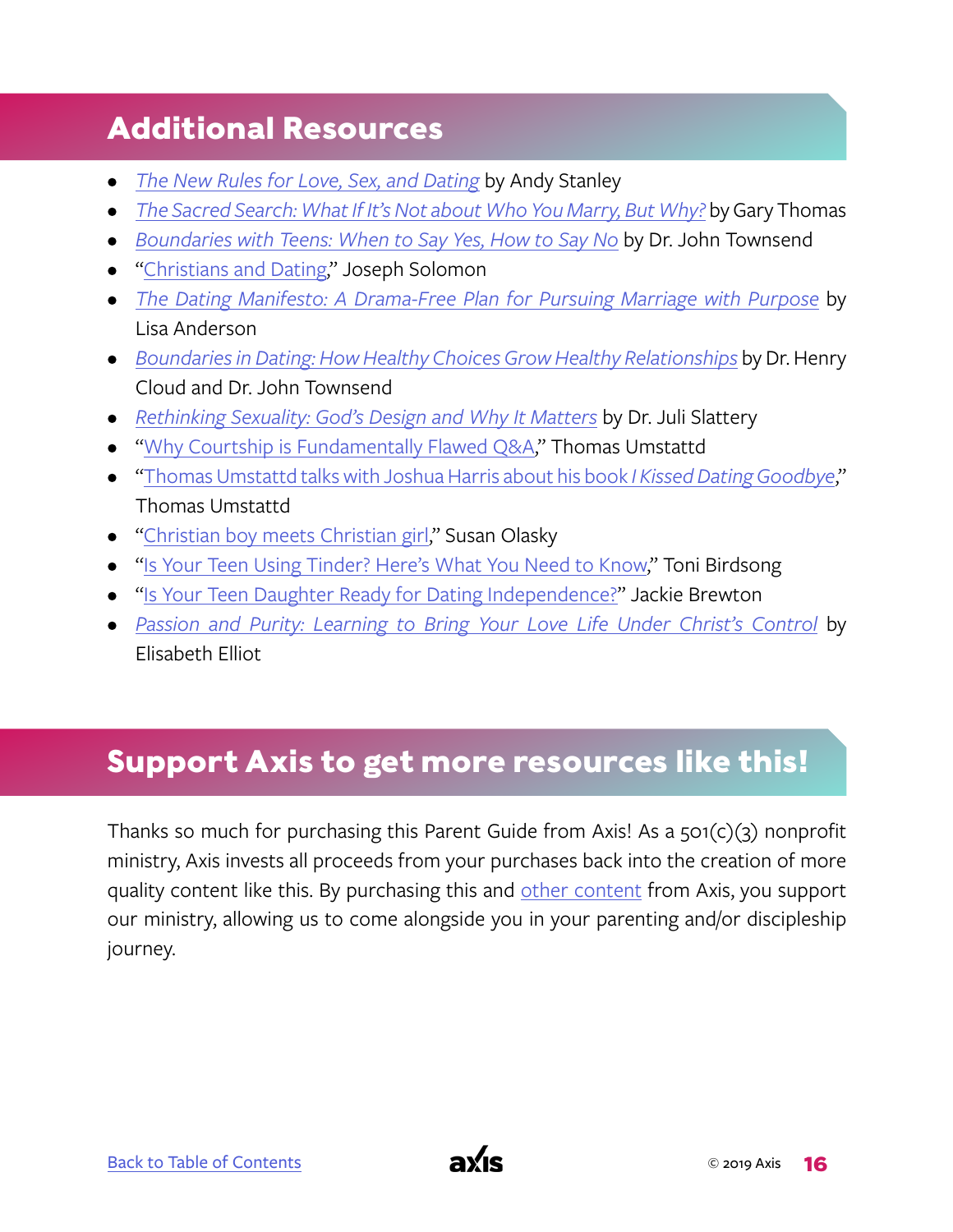## <span id="page-18-0"></span>TEEN DATING A Parent's Guide to

## **Recap**

- Dating has changed a lot over the years, especially because of technology and social media.
- What it means to be "in a relationship" or "dating" varies a lot, and it's best to ask your teens how they define it to understand where they're coming from.
- Our culture has a lot of influence over how teens view love, relationships, and sex.
- Christian culture has tended to condemn dating as unbiblical, offering courtship as a alternative, but it has its own flaws. In the end, the approach taken is less important than one's intentions and desires.
- It's important to help your kids have a healthy view of dating by reminding them that it's not the enemy, nor is it the reward. Also reinforce the truth that romance, love, marriage, and sex are good because God created them!
- Teach your kids to be honest, to treat others as they would want to be treated, to avoid "friendlationships," to steward their technology well, to avoid ghosting and other modern dating pitfalls, to not depend too heavily on their feelings, to rely on their siblings, to have a "team," and above, to pray!

#### **Hint: Screen shot or print this page to refer back to later!**